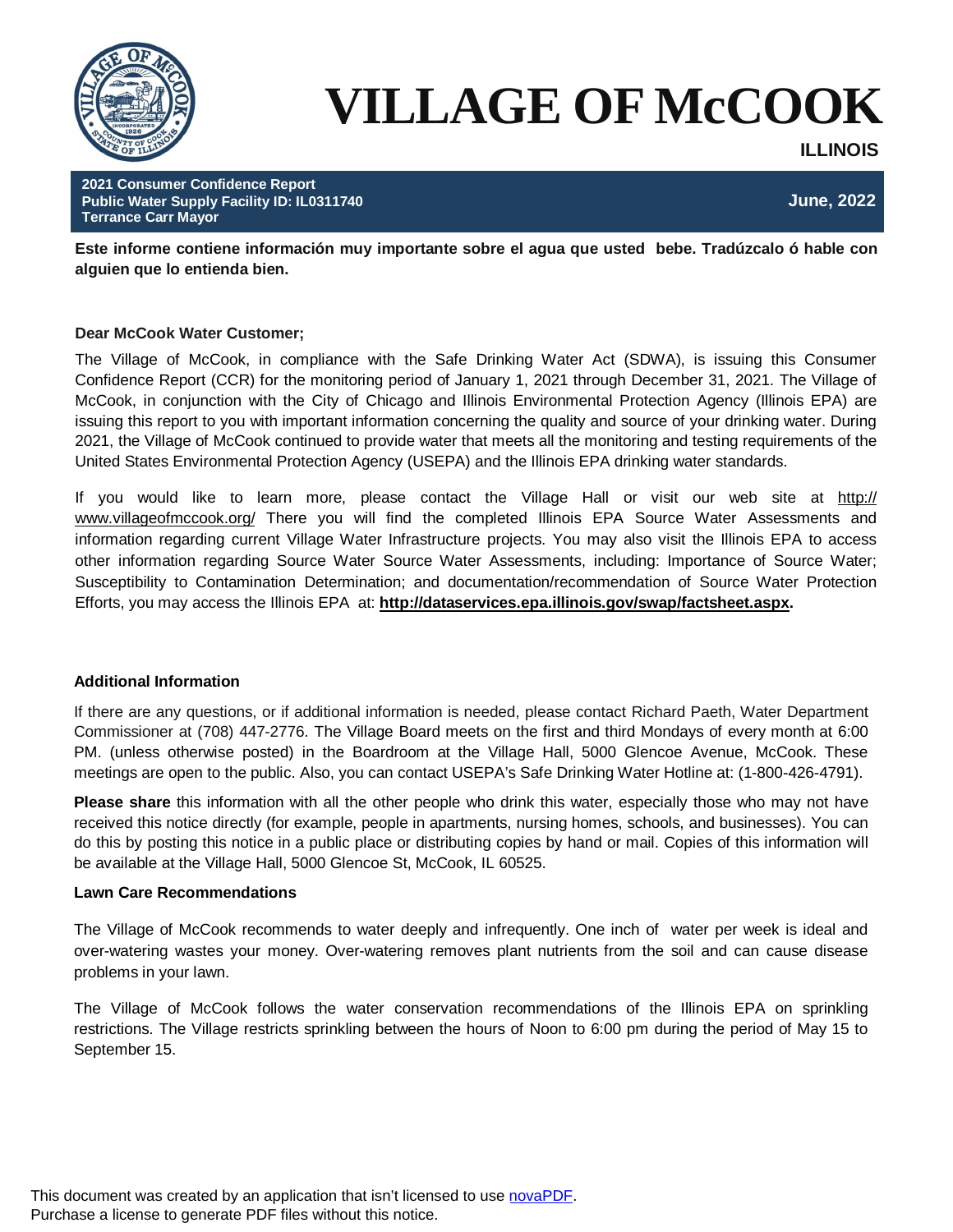#### **CONSUMER INFORMATION**

The Village of McCook tests the water supply for chlorine content daily to maintain the optimum levels for the consumers' needs. On a monthly basis, bacteriological samples are taken. On a yearly basis, samples are submitted for Total Trihalomethane (TTHM) Analysis. Samples are also provided for lead and copper monitoring on a schedule established by the IEPA. All testing and reports are performed according to the requirements of IEPA.

Drinking water, including bottled water, may reasonably be expected to contain at least small amounts of some contaminants. The presence of contaminants does not necessarily indicate that water poses a health risk. More information about contaminants and potential health effects can be obtained by calling the EPAs Safe Drinking Water Hotline at (800) 426-4791.

In order to ensure that tap water is safe to drink, the EPA prescribes regulations which limit the amount of certain contaminants in water provided by public water systems. The Federal Drug Administration (FDA) regulations establish limits for contaminants in bottled water which must provide the same protection for public health.

Some people may be more vulnerable to contaminants in drinking water than the general population. Immuno-compromised persons such as persons with cancer undergoing chemotherapy, persons who have undergone organ transplants, people with HIV/AIDS or other immune system disorders, some elderly and infants can be particularly at risk from infections. These people should seek advice about drinking water from their health care providers. The EPA and the Center of Disease Control and Prevention (CDC) guidelines on appropriate means to lessen the risk of infection by Cryptosporidium and other microbial contaminants are available from the Safe Drinking Water Hotline.

**Lead:** If present, elevated levels of lead can cause serious health problems, especially for pregnant women and young children. Lead in drinking water is primarily from materials and components associated with service lines and home plumbing; lead is not found in the source water. We cannot control the variety of materials used in plumbing components. Lead can enter drinking water when service pipes that contain lead corrode, especially where the water has high acidity or low mineral content that corrodes pipes and fixtures. The most common problem is with brass or chrome-plated brass faucets and fixtures with lead solder, from which significant amounts of lead can enter the water. Homes built before 1986 are more likely to have lead pipes, fixtures, and solder. The Safe Drinking Water Act (SDWA) has reduced the maximum allowable lead content to a weighted average of 0.25 percent. This is calculated across wetted surfaces of pipes, pipe fittings, plumbing fittings, fixtures and 0.2 percent for solder and flux.

The Safe Drinking Water Act requires the EPA to determine the level of contaminants in drinking water at which no adverse health effects are likely to occur with an adequate margin of safety. These non-enforceable health goals, based solely on possible health risks, are called maximum contaminant level goals (MCLGs). The EPA has set the maximum contaminant level goal for lead in drinking water at zero because lead is a toxic metal that can be harmful to human health even at low exposure levels. Lead is persistent, and it can bioaccumulate in the body over time.

**Measures to Reduce Lead in Drinking Water at Home:** Flush your pipes before drinking. When your water has been sitting for several hours, you can minimize the potential for lead exposure by flushing your tap for 30 seconds to 2 minutes before using water for drinking or cooking. Use only cold water for drinking, cooking, and especially for making baby formula. Hot water is likely to contain higher levels of lead. Run cold water until it becomes as cold as it can get. Note that boiling water will NOT get rid of lead contamination. Bathing and showering should be safe for you and your children, even if the water contains lead over EPA's action level; human skin does not absorb lead in water. This information applies to most situations and to a large majority of the population, but individual circumstances may vary.

If you are concerned about lead in your water, you may wish to have your water tested. Information on lead in drinking water, testing methods, and steps you can take to minimize exposure is available from the Safe Drinking Water Hotline (800-426-4791) or at http://www.epa.gov/safewater/lead.

#### **DEFINITION OF TERMS / UNITS OF MEASUREMENTS**

| <b>DEFINITION OF TERMS</b>                                                                                                                                                                  | Action Level Goal (ALG): The level of a contaminant in drinking water below                                                                                                                                                        |  |  |  |  |  |
|---------------------------------------------------------------------------------------------------------------------------------------------------------------------------------------------|------------------------------------------------------------------------------------------------------------------------------------------------------------------------------------------------------------------------------------|--|--|--|--|--|
| Maximum Contaminant Level Goal (MCLG): The level of a<br>contaminant in drinking water below which there is no known or<br>expected risk to health. MCLGs allow for a margin of safety.     | which there is no known or expected risk to health. ALGs allow for a margin of<br>safety.<br><b>Date of Sample:</b> If a date appears in this column, the Illinois EPA requires                                                    |  |  |  |  |  |
| Maximum Contaminant Level (MCL): The highest level of a<br>contaminant that is allowed in drinking water. MCLs are set as<br>close to the MCLGs as feasible using the best available treat- | monitoring for this contaminant less than once per year because the concentra-<br>tions do not frequently change. If no date appears in the column, monitoring for<br>this contaminant was conducted during the CCR calendar year. |  |  |  |  |  |
| ment technology.<br>Maximum Residual Disinfectant Level Goal (MRDLG): The<br>level of drinking water disinfectant below which there is no                                                   | Treatment Technique (TT): A required process intended to reduce the level<br>of a contaminant in drinking water.                                                                                                                   |  |  |  |  |  |
|                                                                                                                                                                                             | <b>ND:</b> Not detectable at testing limits. <b>N/A:</b> Not applicable                                                                                                                                                            |  |  |  |  |  |
| known or expected risk to health. MRDLGs do not reflect the<br>benefits of the use of disinfectants to control microbial contami-<br>nants.                                                 | Turbidity: Is a measurement of the cloudiness of the water caused by sus-<br>pended particles. We monitor it because it is a good indicator of water quality<br>and the effectiveness of the filtration system and disinfectants.  |  |  |  |  |  |
| Maximum Residual Disinfectant Level (MRDL): The highest                                                                                                                                     | UNITS OF MEASUREMENTS                                                                                                                                                                                                              |  |  |  |  |  |
| level of disinfectant allowed in drinking water. There is convinc-<br>ing evidence that addition of a disinfectant is necessary for<br>control of microbial contaminants.                   | ppb: Micrograms Per Liter or Parts Per Billion (or url), or one ounce in<br>7,350,000 gallons of water.                                                                                                                            |  |  |  |  |  |
| Range of Detections: This column represents a range of indi-                                                                                                                                | <b>ppm:</b> Milligrams Per Liter or Parts Per Million (or mg/l), or one ounce in 7,350<br>gallons of water.                                                                                                                        |  |  |  |  |  |
| vidual sample results, from lowest to highest that were collected<br>during the CCR calendar year.                                                                                          | NTU: Nephelometric Turbidity Unit, used to measure cloudiness in drinking<br>water.                                                                                                                                                |  |  |  |  |  |
| Action Level (AL): The concentration of a contaminant which,                                                                                                                                | %<0.3NTU: Percent samples less than 0.3 NTU                                                                                                                                                                                        |  |  |  |  |  |
| if exceeded, triggers treatment or other requirements which a<br>water system must follow.                                                                                                  | pCi/L: Picocuries per liter, used to measure radioactivity                                                                                                                                                                         |  |  |  |  |  |

This document was created by an application that isn't licensed to use [novaPDF](http://www.novapdf.com/). Purchase a license to generate PDF files without this notice.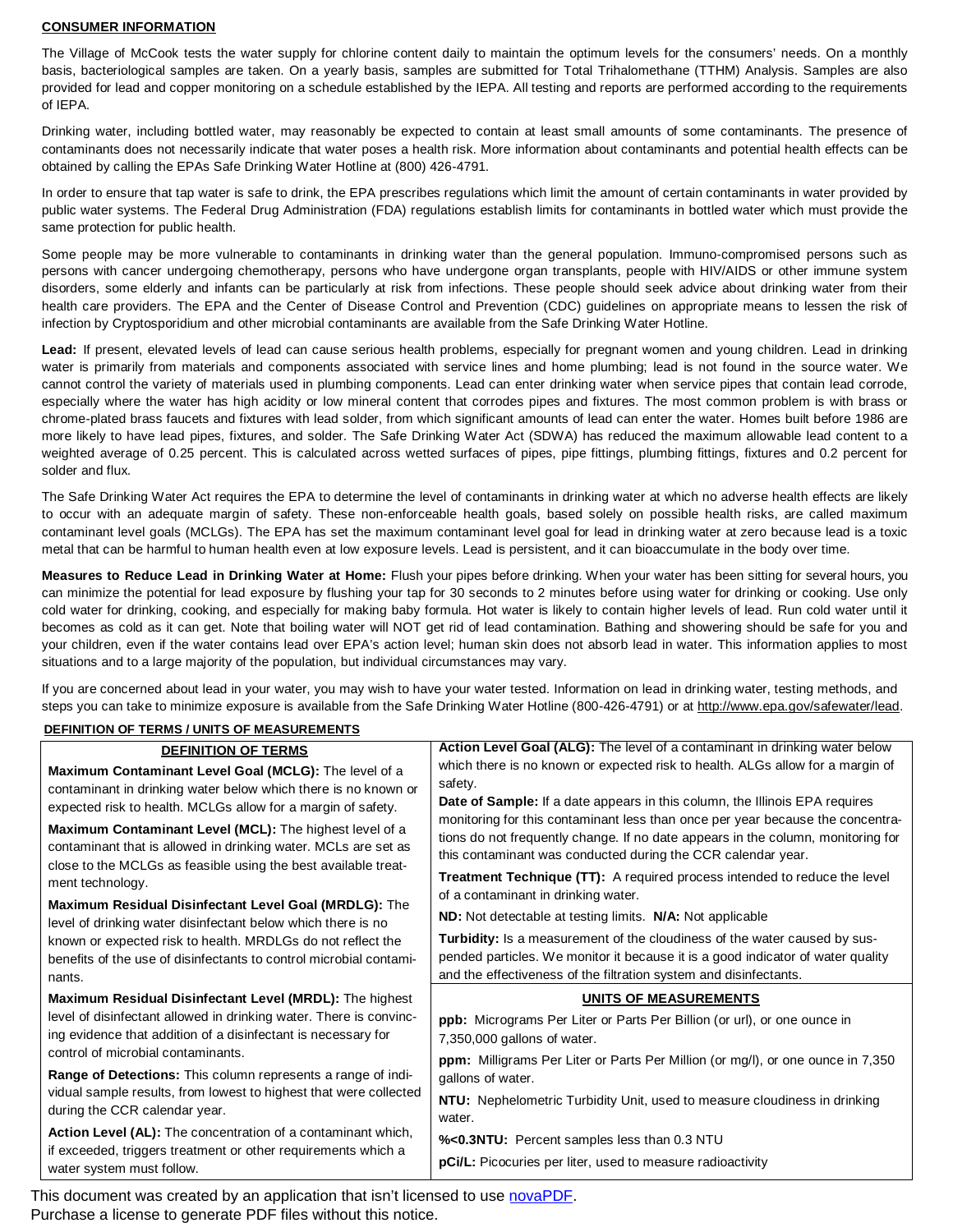#### **SOURCE WATER ASSESSMENT**

In 2021, the Village of McCook distributed approximately 2.1 billion gallons of Lake Michigan water. Lake Michigan water is drawn from far offshore structures (known as Cribs) along the bottom of the lake and treated at the City of Chicago, Jardine Water Purification Plant (North of Navy Pier). This water is pumped through large transmission lines to the near Chicago suburbs where it is collected and redistributed. McCook purchases this water directly from the City of Chicago. From there McCook receives this water into our Egandale Avenue reservoir and pumping station complex, which is then distributed through the village's water main grid system of over 23 miles of pipe to the local and retail customer base.

#### **SOURCE WATER ASSESSMENT SUMMARY**

The Illinois EPA implemented a Source Water Assessment Program (SWAP) to assist with watershed protection of public drinking water supplies. The SWAP inventories potential sources of contamination and determined the susceptibility of the source water to contamination. The Illinois EPA has completed the Source Water Assessment Program for our supply.

Further information on our community water supply's Source Water Assessment Program is available by calling Chicago's DWM at 312-742- 2406 or by going online at http://dataservices.epa.illinois.gov/swap/factsheet.aspx

#### **SUSCEPTIBILITY OF CONTAMINATION**

The Illinois EPA considers all surface water sources of community water supply to be susceptible to potential pollution problems. The very nature of surface water allows contaminants to migrate into the intake with no protection only dilution. This is the reason for mandatory treatment of all surface water supplies in Illinois. Chicago's offshore intakes are located at a distance that shoreline impacts are not usually considered a factor on water quality. At certain times of the year, however, the potential for contamination exists due to wet-weather flows and river reversals. In addition, the placement of the crib structures may serve to attract waterfowl, gulls and terns that frequent the Great Lakes area, thereby concentrating fecal deposits at the intake and thus compromising the source water quality. Conversely, the shore intakes are highly susceptible to storm water runoff, marinas, and shoreline point sources due to the influx of groundwater to the lake.

### **SOURCE OF DRINKING WATER CONTAMINATION**

The sources of drinking water (both tap water and bottled water) includes rivers, lakes, streams, ponds, reservoirs, springs, and wells. As water travels over the surface of the land or through the ground, it dissolves naturally-occurring minerals and, in some cases, radioactive material, and can pick up substances resulting from the presence of animals or from human activity. Contaminants that may be present in source water include:

**Microbial Contaminants:** such as viruses and bacteria, which may come from sewage treatment plants, septic systems, agricultural livestock operations, and wildlife.

**Inorganic Contaminants:** such as salts and metals, which can be naturally-occurring or result from urban storm water runoff, industrial or domestic wastewater discharges, oil and gas production, mining, or farming.

**Pesticides and Herbicides:** which may come from a variety of sources such as agriculture, urban storm water runoff, and residential uses. **Organic Chemical Contaminants:** including synthetic and volatile organic chemicals, which are by-products of industrial process and petroleum

## **THE CITY OF CHCIAGO TESTING INFORMATION**

## **2021 Voluntary Monitoring**

The City of Chicago has continued monitoring for Cryptosporidium, Giardia and E. coli in its source water as part of its water quality program. No Cryptosporidium or Giardia was detected in source water samples collected in 2021. Treatment processes have been optimized to provide effective barriers for removal of Cryptosporidium oocysts and Giardia cysts in the source water, effectively removing these organisms in the treatment process. By maintaining low turbidity through the removal of particles from the water, the possibility of Cryptosporidium and Giardia organisms getting into the drinking water system is greatly reduced.

In 2021, CDWM has also continued monitoring for hexavalent chromium, also known as chromium-6. USEPA has not yet established a standard for chromium-6, a contaminant of concern which has both natural and industrial sources. Please address any questions or concerns to DWM's Water Quality Division at 312-744-8190. Data reports on the monitoring program for chromium-6 are posted on the City's website which can be accessed at the following address below.

http://www.cityofchicago.org/city/en/depts/water/supp\_info/water\_quality\_resultsandreports/city\_of\_chicago\_emergincontaminantstudy.html

**For more information, please contact Andrea R.H. Cheng, Ph.D., P.E., Commissioner Acting Commissioner at 312-744-7001**

**Chicago Department of Water Management 1000 East Ohio Street Chicago, IL 60611 Attn: Andrea Cheng**